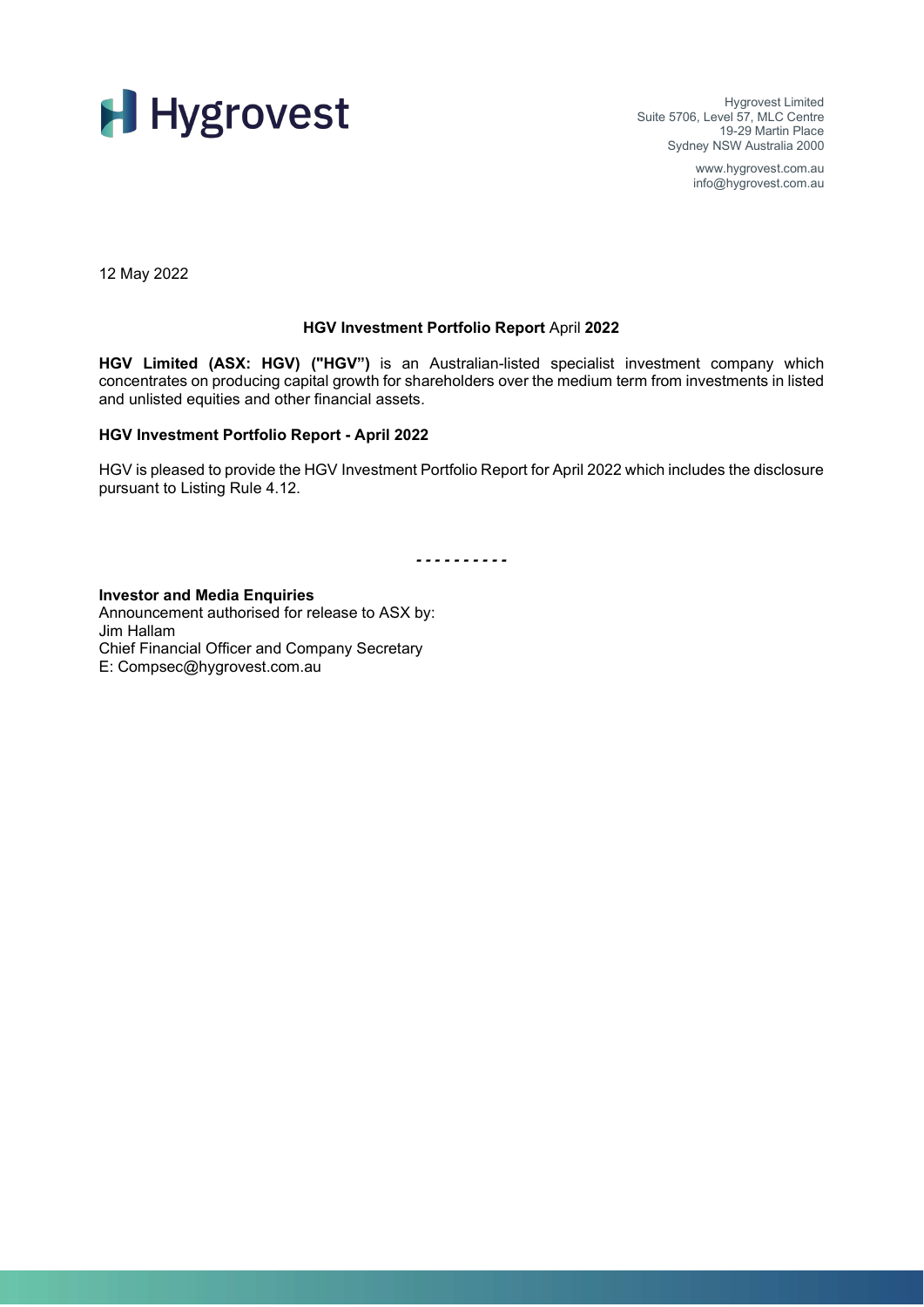#### *About HGV*

*HGV Limited (ASX:HGV) ("HGV") (ABN 91 601 236 417 is an Australian-listed specialist investment company which*  concentrates on producing capital growth for shareholders over the medium term from investments in listed and unlisted *equities and other financial assets.*

#### *Important Notice*

*This announcement contains reference to certain intentions, expectations, future plans, strategy and prospects of HGV. Those intentions, expectations, future plans, strategy and prospects may or may not be achieved. They are based on certain assumptions, which may not be met or on which views may differ and may be affected by known and unknown risks. The performance and operations of HGV may be influenced by a number of factors, many of which are outside the control of HGV. No representation or warranty, express or implied, is made by HGV, or any of its directors, officers, employees, advisers or agents that any intentions, expectations or plans will be achieved either totally or partially or that any particular rate of return will be achieved. Given the risks and uncertainties that may cause HGV's actual future*  results, performance or achievements to be materially different from those expected, planned or intended, recipients *should not place undue reliance on these intentions, expectations, future plans, strategy and prospects. HGV does not warrant or represent that the actual results, performance or achievements will be as expected, planned or intended. Nothing in this material should be construed as either an offer to sell or a solicitation of an offer to buy or sell securities. It does not include all available information and should not be used in isolation as a basis to invest in HGV. This document does not constitute any part of any offer to sell, or the solicitation of an offer to buy, any securities in the United States or to, or for the account or benefit of any "US person" as defined in Regulation S under the US Securities Act of 1993 ("Securities Act"). HGV's shares have not been, and will not be, registered under the Securities Act or the securities laws of any state or other jurisdiction of the United States, and may not be offered or sold in the United States or to any US person without being so registered or pursuant to an exemption from registration including an exemption for qualified institutional buyers.*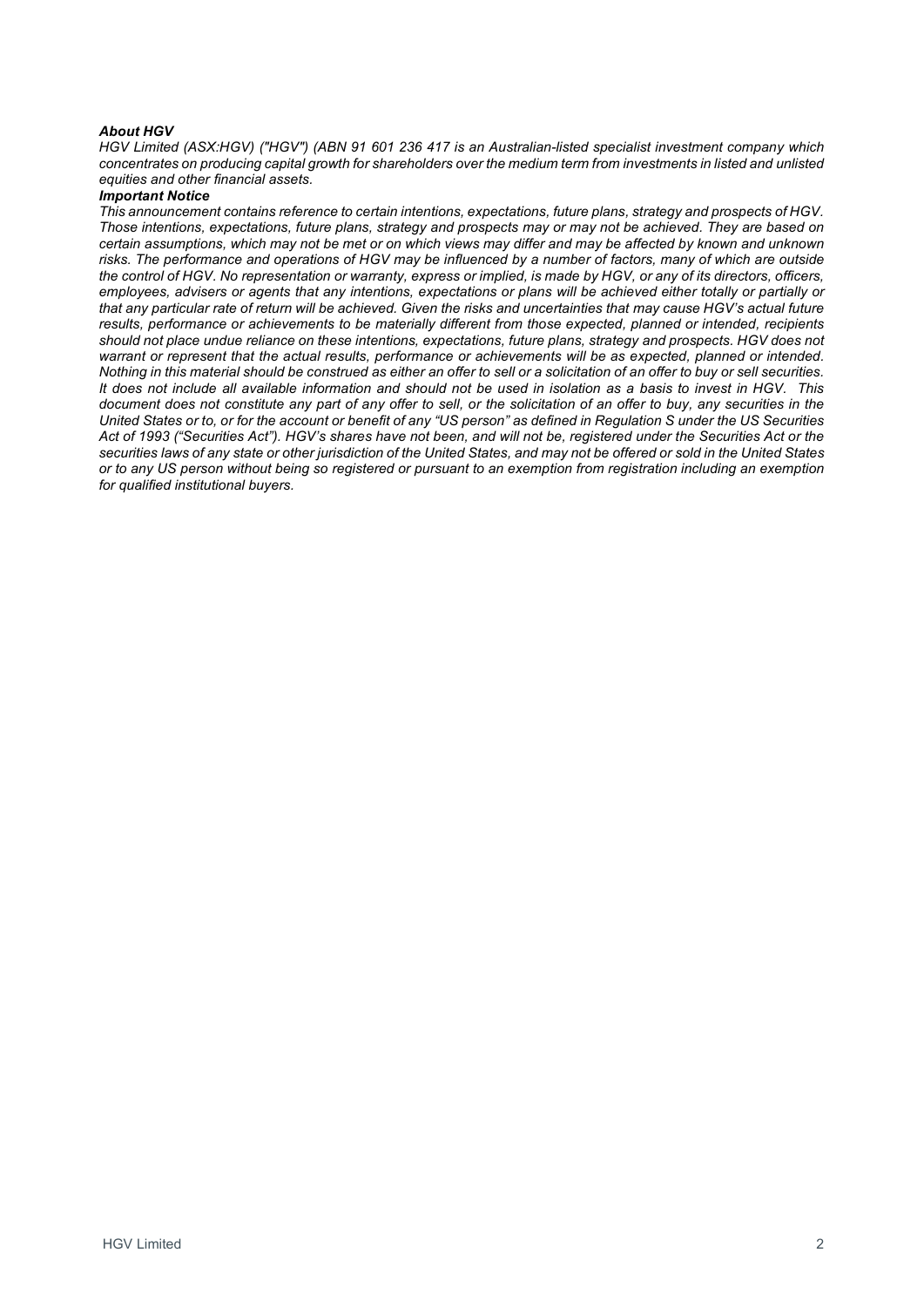

## **Investment Portfolio Report** April 2022

#### *Important Notice*

*This announcement contains reference to certain intentions, expectations, future plans, strategy and prospects of HGV. Those intentions, expectations, future plans, strategy and prospects may or may not be achieved. They are based on certain assumptions, which may not be met or on which views may differ and may be affected by known and unknown risks. The performance and operations of HGV may be influenced by a number of factors, many of which are outside the control of HGV. All information is unaudited unless stated otherwise. No representation or warranty, express or implied, is made by HGV, or any of its directors, officers,*  employees, advisers or agents that any intentions, expectations or plans will be achieved either totally or partially or that any particular rate of return will be achieved. Given the risks and uncertainties that may cause HGV's actual future results, performance or achievements to be materially different from those expected, planned *or intended, recipients should not place undue reliance on these intentions, expectations, future plans, strategy and prospects. HGV does not warrant or represent*  that the actual results, performance or achievements will be as expected, planned or intended. Nothing in this material should be construed as either an offer to sell *or a solicitation of an offer to buy or sell securities. It does not include all available information and should not be used in isolation as a basis to invest in HGV. This*  document does not constitute any part of any offer to sell, or the solicitation of an offer to buy, any securities in the United States or to, or for the account or benefit of any "US person" as defined in Regulation S under the US Securities Act of 1993 ("Securities Act"). HGV's shares have not been, and will not be, registered under *the Securities Act or the securities laws of any state or other jurisdiction of the United States, and may not be offered or sold in the United States or to any US person without being so registered or pursuant to an exemption from registration including an exemption for qualified institutional buyers. The investment returns*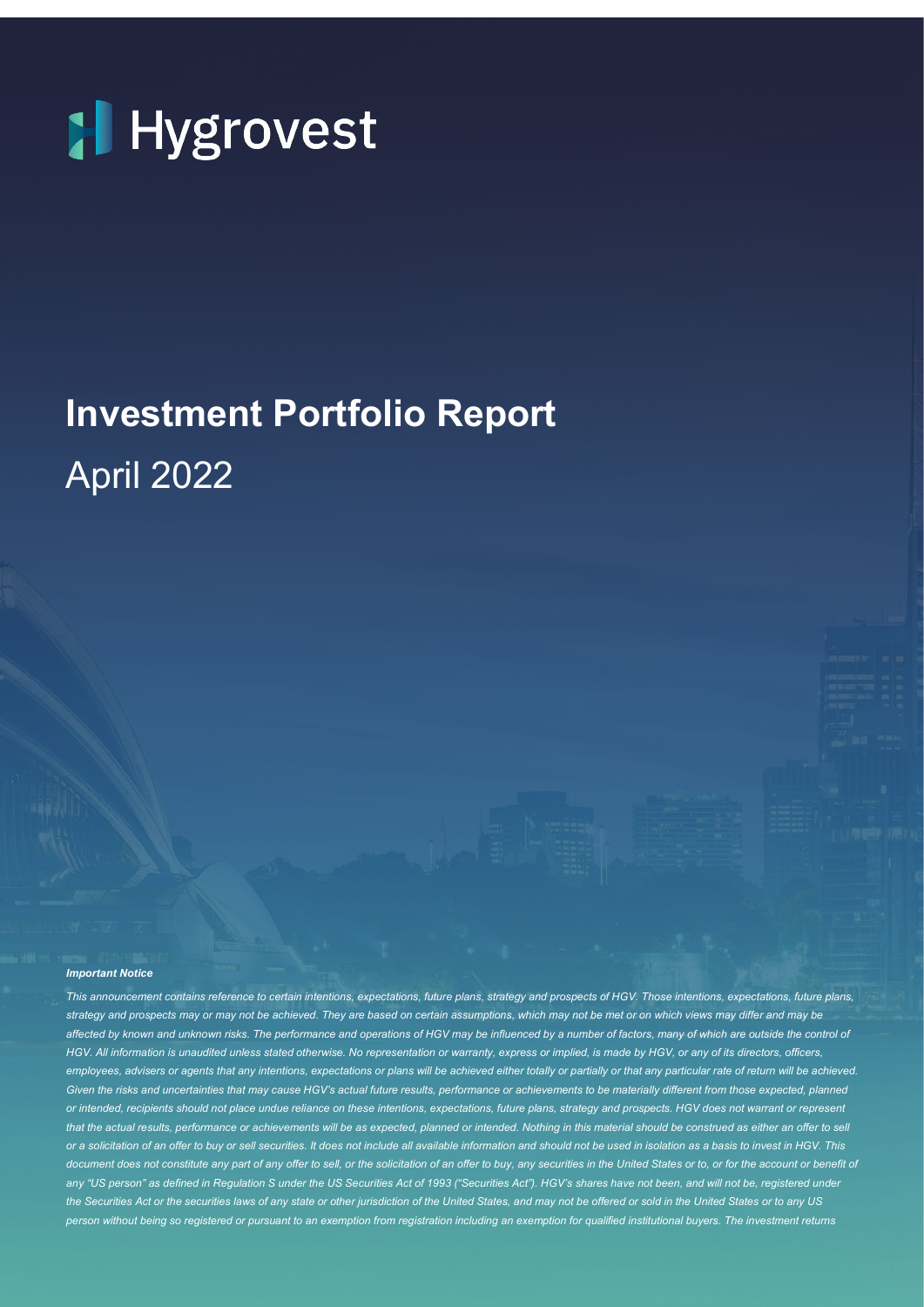### **Investment Portfolio Report**

Hygrovest (ASX: HGV) | ABN 91 601 236 417

### **About Hygrovest**

Hygrovest Limited ("Hygrovest") (ASX: HGV) is an Australianlisted, specialist investment company that has traded on the ASX since 2015. Investors in Hygrovest gain exposure to a portfolio which concentrates on producing capital growth for shareholders over the medium term from investments in listed and unlisted equities and other financial assets.

Investments are managed by Parallax Ventures Inc., a specialist management company in Canada.

Since 2015, Hygrovest has created a significant number of investment opportunities from its connections in Canada and Australia in the private investment sector and realised exits to the benefit of Hygrovest and its shareholders:

| 23                  | 11                                 | 4       | 11             |  |  |
|---------------------|------------------------------------|---------|----------------|--|--|
| <b>Primary</b>      | <b>Follow on</b>                   | Private | <b>Sale of</b> |  |  |
| <b>Acquisitions</b> | investments <sup>1</sup> to public |         | investments    |  |  |

#### **Hygrovest Investment Performance[2](#page-3-1)**

| <b>HGV Historical Performance - period ended</b> |         |          |                           |           | 30-Apr-22          |
|--------------------------------------------------|---------|----------|---------------------------|-----------|--------------------|
|                                                  | 1 month | 3 months | Financial year to<br>date | 12 months | Since<br>inception |
| Pre tax return                                   | (13)%   | 6)%      | (25)%                     | 17)%      | (17)%              |

For Hygrovest's latest investor presentations and news, please visit **[www.hygrovest.com.au](http://www.hygrovest.com.au/)**

| <b>General Investor Queries Share Registry</b> |                                  |  |  |  |  |
|------------------------------------------------|----------------------------------|--|--|--|--|
| $E:$ info@hygrovest.com.au                     | <b>Automic Registry Services</b> |  |  |  |  |
| W: hygrovest.com.au                            | P: 1300 288 664                  |  |  |  |  |
|                                                | W: automic.com.au                |  |  |  |  |
|                                                |                                  |  |  |  |  |

#### **Performance Update**

**Net Tangible Asset Value Per Share Before Tax[3](#page-3-2) as at 30 April 2022**

**\$0.1416**

**Net Asset Value as at 30 April 2022 \$31m**

**Discount of HGV share price to Net Asset Value as at 30 April 2022**

## **53% p.a.**

| <b>Key Metrics as at</b>                                                | 30-Apr-22 | <b>AUD</b> |
|-------------------------------------------------------------------------|-----------|------------|
| Net Asset Value                                                         | m         | 31         |
| Investee Porfolio (ex cash)                                             | m         | 30         |
| Cash                                                                    | m         | 2          |
| Net Tangible Asset per share -<br>pre-tax (issued pursuant to LR 4.12)  |           | 0.1416     |
| Net Tangible Asset per share -<br>post tax (issued pursuant to LR 4.12) |           | 0.1325     |
| Net Asset Value per share                                               |           | 0.1329     |
| HGV share price (ASX)                                                   |           | 0.063      |
| Market capitalisation                                                   | m         | 14         |
| Number of investments (ex cash)                                         |           | 10         |
|                                                                         |           | Listed     |
| <b>ASX</b> Investment Type                                              |           | Investment |
|                                                                         |           | Company    |
| Initial Public Offering Date (inception date)                           |           | 22-Jan-15  |
| No. of ordinary shares on issue                                         | m         | 230        |

#### **Hygrovest shareholder communications**

Webinars and copies of announcements related to Hygrovest's operations may be found on the Hygrovest website: **[www.hygrovest.com.au.](http://www.hygrovest.com.au/)** Hygrovest will hold a live audio webinar of the Investor Conference Call in July 2022. In the webinar, Michael Curtis, HGV Non-Executive Director and Managing Partner of Parallax Ventures Inc, the asset manager of Hygrovest's investments, will give an update on Hygrovest's major investments.

<span id="page-3-2"></span><span id="page-3-0"></span><sup>1</sup> Includes investments in existing investees.

<span id="page-3-1"></span><sup>2</sup> Inception is 30 June 2018 being the date when Hygrovest commenced accounting for investments as an investment entity.

<sup>3.</sup>Net Tangible Asset Value per share – unaudited, before tax on unrealised gains on investment portfolio. The financial information within this report is unaudited.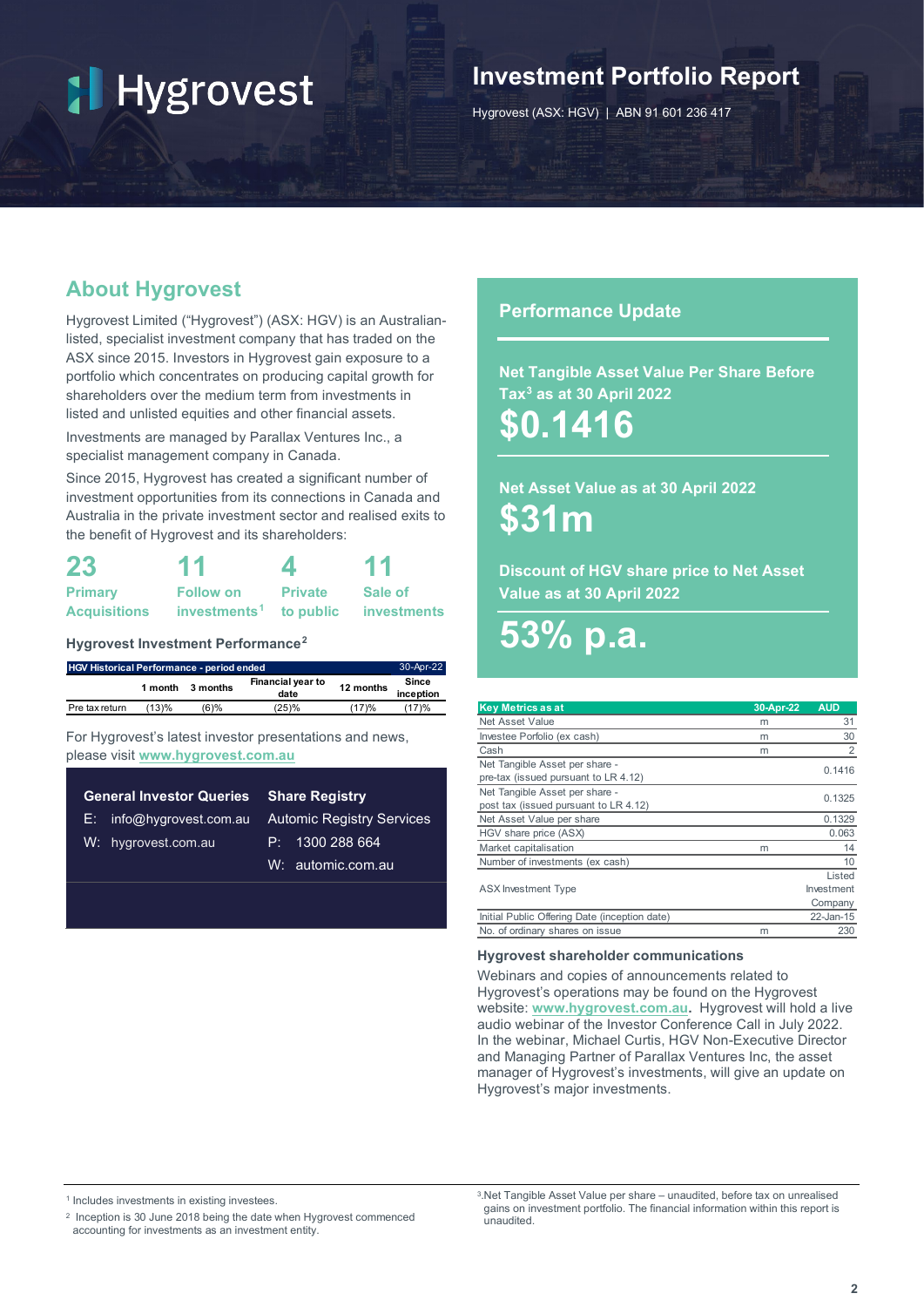## **Investment Portfolio Report**

Hygrovest (ASX: HGV) | ABN 91 601 236 417

#### **HYGROVEST NEWS**

#### **Performance of Hygrovest Portfolio April 2022**

During April 2022, HGV's Net Asset Value (before provision for deferred tax) decreased by 13%. HGV has produced a loss of 25% for the financial year to 30 April 2022 compared to the 70% loss in the listed Canadian cannabis index as 75% of HGV's investment portfolio remains held in cannabis companies. HGV's negative performance in NAV in April 2022 was primarily due to devaluation of HGV's investment in Weed Me (from \$18m to \$14m) arising from the impact of the 2[4](#page-4-0)% loss during April in the listed Canadian cannabis index and its negative impact on the valuation multiple<sup>4</sup> applied to value HGV's investment in Weed Me<sup>5</sup>. Weed Me continued to increase its rolling twelve months net revenue. Whilst the volatility in the listed Canadian cannabis securities is disappointing and in particular its short term impact on the valuation of Weed Me, HGV continues to value its investment to reflect material changes in valuation metrics and remains confident of continuing growth in the Weed Me business.

#### **Portfolio Investment Strategy**

HGV is seeking to reduce the 53% gap of the share price to NAV (seven cents per HGV share) by:

- a) working with HGV's largest investment, Weed Me, to achieve a liquidity event during 2022 to provide HGV with the option of realising a material portion of HGV's investment;
- b) realising underperforming and or illiquid investments HGV currently intends to hold its Entourage Health Corp (Entourage) convertible debenture and recover full value (current HGV book value is 62% discount to face value) or when escrow arrangements cease (BevCanna and Vintage Wines Estates); and
- c) invest surplus funds in companies which provide our Shareholders with high capital growth potential either derived from sector specific or company specific growth opportunities.

Funds received from divestments would be applied as dividends<sup>[6](#page-4-2)</sup> to HGV Shareholders and/or making investments which the Board considers to be the prospect of higher capital growth and allow HGV to diversify away from the underperforming cannabis sector.

HGV has funds available to deploy in new investments and will also seek to realise existing investments to recycle capital into opportunities which HGV considers having greater potential for capital growth. HGV's current strategy in respect of individual investments is detailed in section 7 of Appendix One. HGV's flexibility in exiting some of its investments remains restricted given the escrow arrangements or where HGV is intending to hold the investment to maturity to realise value (e.g. Entourage) which will unwind during 2022.

#### **Funding Position**

HGV is well positioned to create value from its existing portfolio with a liquid balance sheet and cashflows from its investments. HGV has total assets of \$32m, with immaterial current liabilities, comprising cash of AUD2.4m and a portfolio of listed equities (CAD3m), listed convertible loans (CAD2m) and unlisted loan securities (CAD4.5m), which provide interest income with flexibility to fund flow on investments, effect timing of investment exits and HGV's operating requirements.

<span id="page-4-0"></span><sup>4</sup> The EV/NR multiple increased from 4.6 to 3 during the month of review based on the sample of listed companies used by HGV

<span id="page-4-1"></span><sup>5</sup> The valuation is periodically reviewed with reference to material changes in net revenue and market valuation multiples

<span id="page-4-2"></span><sup>6</sup> Refer HGV's dividend policy in Appendix One of this publication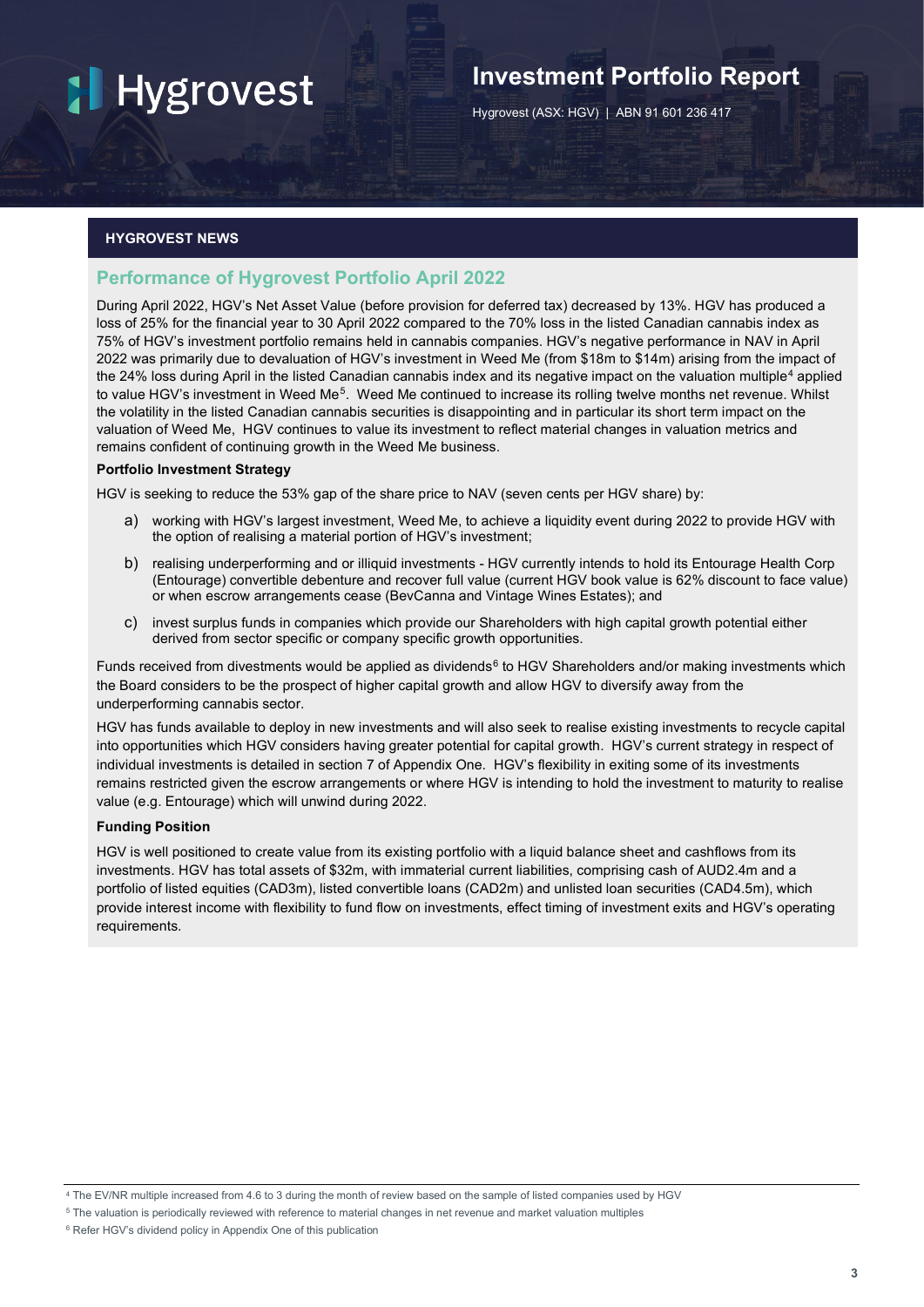### **Investment Portfolio Report**

Hygrovest (ASX: HGV) | ABN 91 601 236 417

#### **Parallax Ventures Portfolio Update – April 2022**

The destruction in global capital markets continued through much of April, with Australia being a notable exception. The ASX seems to have escaped the turmoil relatively unscathed while structural themes of inflation and tightening monetary policy are leading to potential for recession in much of the rest of the world. Below we present a year-to-date chart of relative performance of the ASX 200 compared to the S&P 500 and the NASDAQ.



Australia's relative outperformance over the last five months has been impressive. Interestingly we also note that the NASDAQ has underperformed the S&P 500 YTD by nearly 10 percentage points due to its inherently higher beta. So, we expect the higher beta names to snap back faster during a recovery phase. In either case, Australian markets' outperformance led us to investigate further for why this may have been the case:



Above we've presented a chart comparing the same three indices over a longer time horizon – since 1998. As one will note, the Australian markets were relatively immune to the boom and bust of the early 2000s dotcom cycle in North America, though they collapsed along with the North American indices during the 2008 financial crisis. We think the current scenario is more akin to the dotcom crisis which was localized to North America and less like the 2008 financial crisis which was more global in nature. As such, we are being very selective about making new investments in North America and more open to ideas from Australia though cautious about a lagging effect there.

In terms of our existing portfolio, we continue to focus on generating exits from some of our cannabis names and recommitting that capital into higher growth opportunities across diversified sectors in Australia and North America. In addition to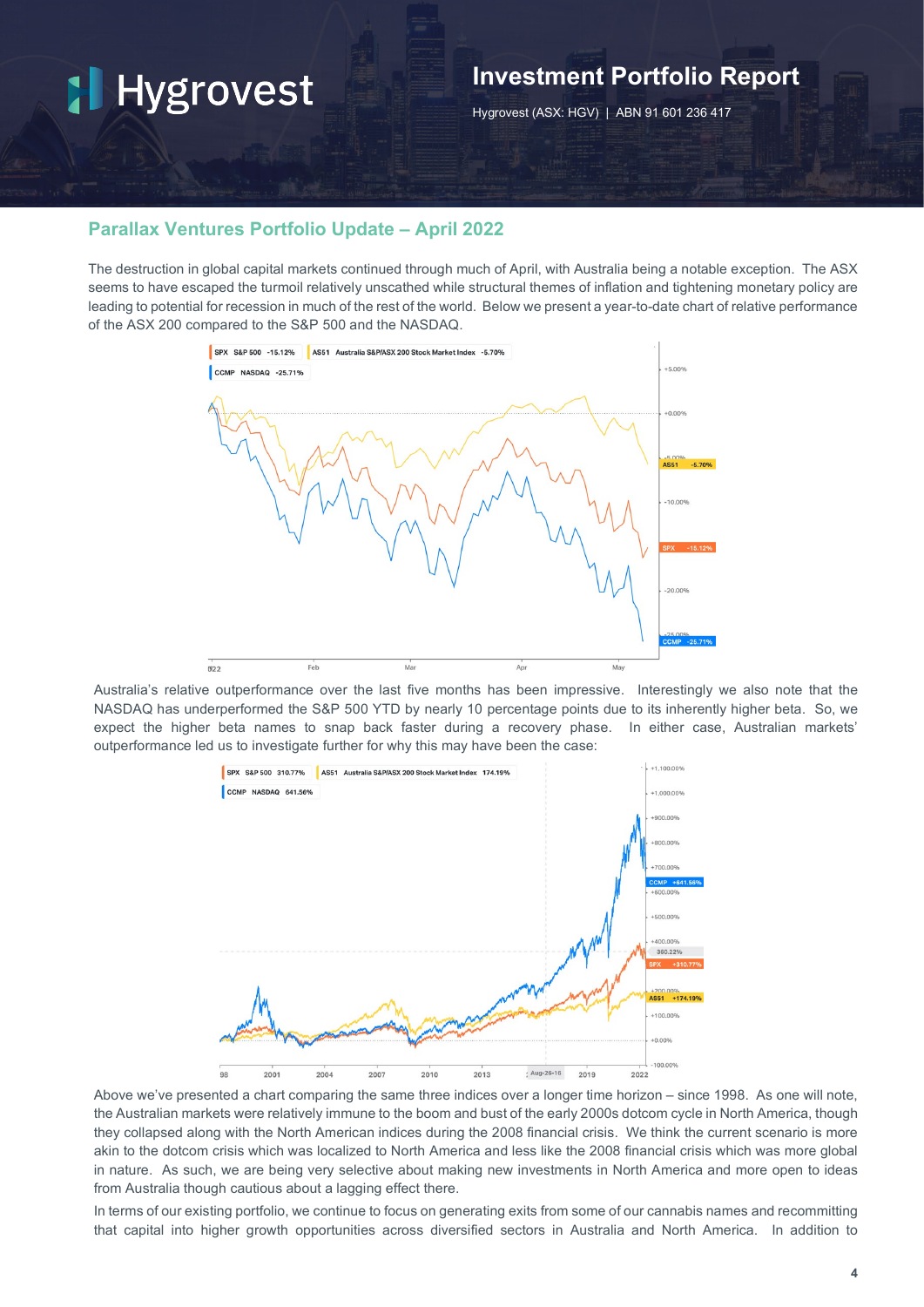### **Investment Portfolio Report**

Hygrovest (ASX: HGV) | ABN 91 601 236 417

diversification across sectors, we are also exploring opportunities to diversify our capital across strategies as well. Currently our only strategy has been to invest in private companies with an expectation for a liquidity event within 18-24 months. We are seeking to allocate capital to a second strategy that focuses exclusively on isolating warrants and options that are frequently bundled with many secondary private placements on listed public equities. Over time we aim to build a book of warrants and options giving us significant upside in the next stage of market growth.

It is important to note that while we will continue diversifying across sectors and strategies, we remain committed to providing shareholders with exposure to high growth opportunities. Our aim is to simply provide that high growth exposure with a higher margin of safety.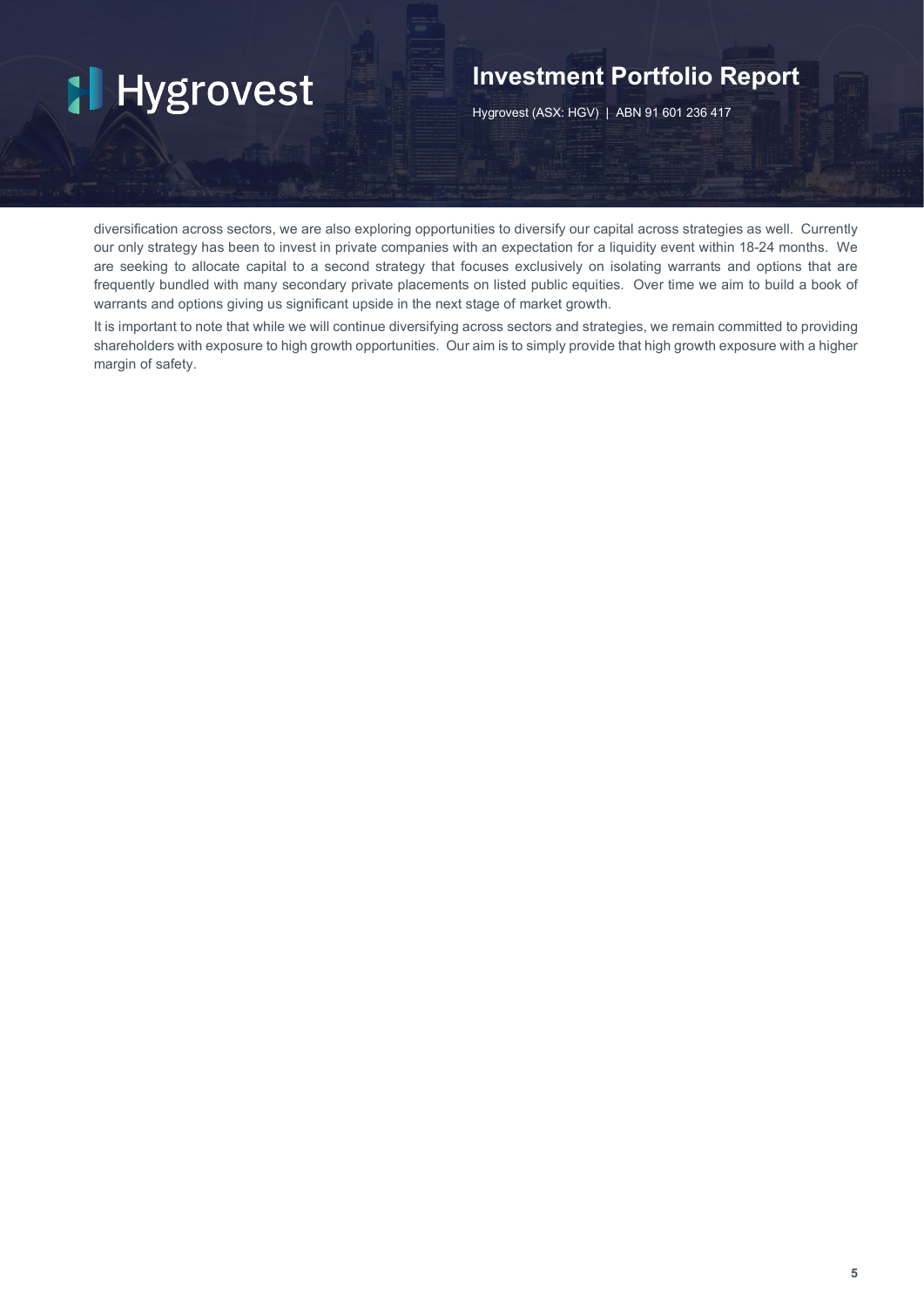## **Investment Portfolio Report**

Hygrovest (ASX: HGV) | ABN 91 601 236 417

### **Appendix One**

#### **1. The year-to-date performance of Hygrovest's NTA is detailed below[7](#page-7-0):**

*Table One*

| <b>HGV Historical Performance - financial year to date</b> |            |           |           |           |           |        |                     |           |                     |        |
|------------------------------------------------------------|------------|-----------|-----------|-----------|-----------|--------|---------------------|-----------|---------------------|--------|
|                                                            |            | 30-Jun-18 | 30-Jun-19 | 30-Jun-20 | 30-Jun-21 |        | 31-Dec-21 31-Jan-22 | 28-Feb-22 | 31-Mar-22 30-Apr-22 |        |
| Share price \$                                             | <b>AUD</b> | 0.335     | 0.245     | 0.096     | 0.077     | 0.059  | 0.047               | 0.050     | 0.060               | 0.063  |
| Net Asset Value                                            | <b>AUD</b> | 0.2879    | 0.3721    | 0.1924    | 0.1750    | 0.1521 | 0.1423              | 0.1415    | 0.1491              | 0.1329 |
| NTA Post Tax \$                                            | <b>AUD</b> | 0.2860    | 0.3718    | 0.1925    | 0.1747    | 0.1517 | 0.1420              | 0.1411    | 0.1487              | 0.1325 |
| NTA Pre Tax \$                                             | <b>AUD</b> | 0.2900    | 0.3874    | 0.1976    | 0.1885    | 0.1633 | 0.1514              | 0.1516    | 0.1627              | 0.1416 |
| Net Return - pre tax NTA - year to date                    |            | n/a       | 34%       | (49)%     | (5)%      | (13)%  | (20)%               | (20)%     | (14)%               | (25)%  |
| Premium/(discount) of share price to pre tax NTA           |            | 16%       | (37)%     | (51)%     | (59)%     | (64)%  | (69)%               | (67)%     | (63)%               | (56)%  |
| Premium/(discount) of share price to NAV                   |            | 16%       | (34)%     | (50)%     | (56)%     | (61)%  | (67)%               | (65)%     | (60)%               | (53)%  |
|                                                            |            |           |           |           |           |        |                     |           |                     |        |

#### **2. Chart One demonstrates the current discount of the Hygrovest share price to the pre-tax net tangible asset value (NTA).**

*Chart One* 



#### **3. Hygrovest's investment portfolio is detailed in Table Two:**

#### *Table Two*

| Investment                    | CSE/TSXV/<br><b>TSX</b> Code | Initial<br><b>Investment Country</b><br>date |                    | Company<br>type | Investment structure                                                                 | <b>Business</b>                                                                       | <b>MOIC (current Book Value</b><br>portfolio) | (unaudited)              | Weight    | <b>Book Value</b><br>(unaudited) |
|-------------------------------|------------------------------|----------------------------------------------|--------------------|-----------------|--------------------------------------------------------------------------------------|---------------------------------------------------------------------------------------|-----------------------------------------------|--------------------------|-----------|----------------------------------|
|                               |                              |                                              |                    |                 |                                                                                      |                                                                                       | 30-Apr-22<br>Times                            | 30-Apr-22<br><b>AUDm</b> |           | 30-Jun-21<br><b>AUDm</b>         |
| Harvest One                   | <b>HVT</b>                   | Apr-17                                       | Canada             | Listed          | Shares and warrants                                                                  | Health and wellness<br>products                                                       | 0.3                                           | 2.7                      | 8%        | 7.2                              |
| Entourage Health Corp         | ENTG.DB<br>and<br>ENTG.WT    | Sep-19                                       | Canada             | Listed          | Convertible notes and<br>warrants                                                    | Cannabis products for<br>both the medical and<br>adult-use markets.                   | 0.6                                           | 2.8                      | 8%        | 4.5                              |
| BevCanna Enterprises Inc      | <b>BEV</b>                   | Jan-22                                       | Canada             | Listed          | Shares and Warrants                                                                  | Cannabis beverages<br>and extracts                                                    | n/a                                           | 0.7                      | 5%        |                                  |
| Listed investments            |                              |                                              |                    |                 |                                                                                      |                                                                                       |                                               | 6.2                      | 19%       | 11.7                             |
| <b>Embark Health</b>          |                              | Jul-18                                       | Canada             | Unlisted        | Shares and Warrants                                                                  | Investment sold<br>January 2022 and<br><b>BEV</b> shares received<br>as consideration |                                               | 0.0                      | 0%        | 2.6                              |
| Weed Me                       |                              | $Dec-17$                                     | Canada             | Unlisted        | Shares                                                                               | Cultivation and sales<br>of branded cannabis<br>products                              | 2.8                                           | 13.6                     | 42%       | 9.5                              |
| Sequoya                       |                              | $Jul-19$                                     | Canada/<br>Poland  | Unlisted        | Convertible note and<br>shares                                                       | <b>CBD Extraction</b>                                                                 | 0.6                                           | 2.7                      | 8%        | 3.8                              |
| Southern Cannabis             |                              | Apr-18                                       | Australia Unlisted |                 | Shares                                                                               | Medicinal cannabis<br>clinics and research                                            | 1.8                                           | 1.8                      | 5%        | 4.3                              |
| J Supply                      |                              | Feb-19                                       | Canada             | Unlisted        | Shares                                                                               | Retailer of cannabis<br>products                                                      | n/a                                           | 0.3                      | 1%        | 0.3                              |
| Vintage Wine Estate           |                              | Aug-19                                       | Canada             | Unlisted        | <b>Bespoke A Limited</b><br>Partnership holds VWE<br>shares and founders<br>warrants | Investment in beverage<br>businesses                                                  | 1.8                                           | 2.7                      | 8%        | 3.2                              |
| Valo Therapeutics             |                              | <b>Nov-21</b>                                | Finland            | Unlisted        | Convertible notes                                                                    | healthcare                                                                            | n/a                                           | 1.0                      | 3%        | 0.0                              |
| Brainworks Foundry Inc.       |                              | Aug-21                                       | <b>USA</b>         | Unlisted        | Shares                                                                               | healthcare                                                                            | 1.0                                           | 1.4                      | 4%        | 0.0                              |
| <b>Unlisted investments</b>   |                              |                                              |                    |                 |                                                                                      |                                                                                       |                                               | 23.5                     | 72%       | 23.7                             |
| Cash                          |                              |                                              |                    |                 |                                                                                      |                                                                                       | 0.6                                           | 29.7<br>2.4              | 91%<br>7% | 35.4<br>3.4                      |
| Company tax refund receivable |                              |                                              |                    |                 |                                                                                      |                                                                                       |                                               | 0.5                      | 2%        | 4.6                              |
| <b>Total Portfolio</b>        |                              |                                              |                    |                 |                                                                                      |                                                                                       |                                               | 32.6                     | 100%      | 43.5                             |

<span id="page-7-0"></span><sup>7</sup> The results for 30 June 2018, 30 June 2019, 30 June 2020 and 30 June 2021 are for the year ended on those dates.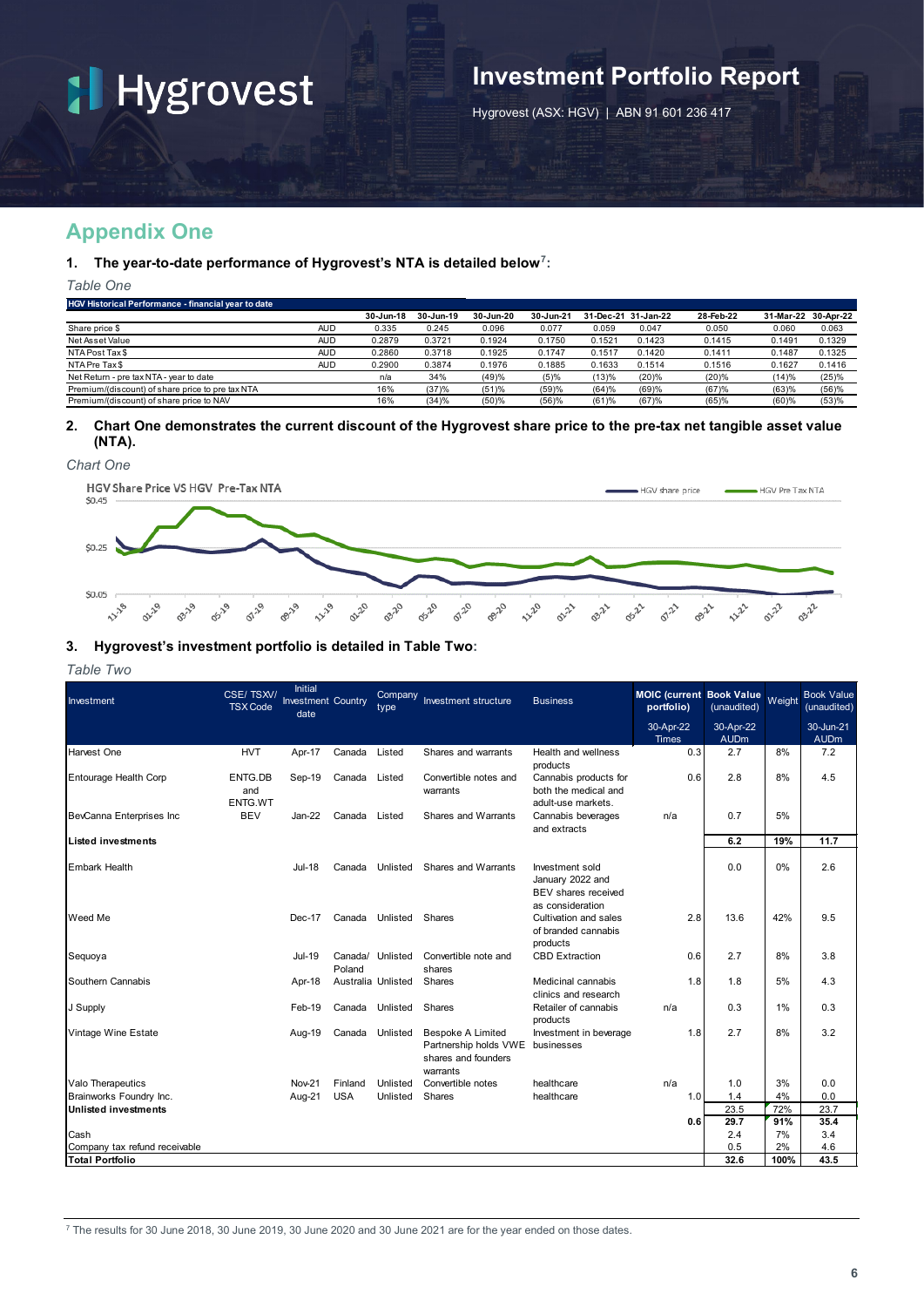## **Investment Portfolio Report**

Hygrovest (ASX: HGV) | ABN 91 601 236 417

### **Appendix One** continued

#### **4. Hygrovest listed investments**

The details of HGV's listed investments are detailed in Table Three below:

*Table Three*

| Investment                      | <b>TSXV/TSX</b><br>Code | Valuation methodology                                                          | <b>Number of</b><br><b>securities</b> | <b>Market</b><br><b>Price</b> | <b>Book</b><br>Value<br>(unaudited) | <b>Book</b><br>Value | <b>Book</b><br>Value<br>(unaudited) (unaudited) |
|---------------------------------|-------------------------|--------------------------------------------------------------------------------|---------------------------------------|-------------------------------|-------------------------------------|----------------------|-------------------------------------------------|
|                                 |                         |                                                                                | 30-Apr-22                             | 30-Apr-22                     | 30-Apr-22                           | 30-Apr-22            | 30-Jun-21                                       |
|                                 |                         |                                                                                |                                       | Foreign<br>Currency           | Foreign<br>Currency                 | AUD000               | <b>AUD000</b>                                   |
| Harvest One                     |                         |                                                                                |                                       |                               |                                     |                      |                                                 |
| shares                          | <b>HVT</b>              | listed price                                                                   | 55, 557, 994                          | 0.045                         | 2,500                               | 2,743                | 6,261                                           |
| warrants                        | unlisted                | <b>Black Scholes using listed</b>                                              |                                       |                               |                                     |                      | 963                                             |
|                                 |                         | price as key input                                                             |                                       |                               |                                     |                      |                                                 |
| <b>Total HGV investment</b>     |                         |                                                                                |                                       |                               | 2,500                               | 2,743                | 7,224                                           |
| Entourage Health Corp           |                         |                                                                                |                                       |                               |                                     |                      |                                                 |
| debentures                      | ENTG.DB                 | Listed price - the total<br>number of securities<br>multiplied by listed price | 6,000,000                             | 38.0                          | 2,280                               | 2,501                | 4,250                                           |
|                                 |                         | divided by 100                                                                 |                                       |                               |                                     |                      |                                                 |
| warrants                        | ENTG.WT                 | Listed price                                                                   | 3,750,000                             | 0.020                         | 75                                  | 82                   | 221                                             |
| <b>Total HGV investment</b>     |                         |                                                                                |                                       |                               | 2,355                               | 2.584                | 4,471                                           |
|                                 |                         |                                                                                |                                       |                               |                                     |                      |                                                 |
| Vintage Wine Estate             |                         |                                                                                |                                       |                               |                                     |                      |                                                 |
| shares                          | VWE.U                   | Listed price                                                                   | 60,000                                | 10.3                          | 620                                 | 867                  | 962                                             |
| warrants                        | VWE.WT.U                | Listed price                                                                   | 666,670                               | 1.950                         | 1,300                               | 1,819                | 2,217                                           |
| <b>Total HGV investment</b>     |                         |                                                                                |                                       |                               | 1,920                               | 2,686                | 3,179                                           |
| <b>Bevcanna Enterprises</b>     |                         |                                                                                |                                       |                               |                                     |                      |                                                 |
| - shares                        | <b>BEV</b>              | listed price                                                                   | 6,049,002                             | 0.105                         | 635                                 | 697                  |                                                 |
| <b>Total HGV investment</b>     |                         |                                                                                |                                       |                               | 635                                 | 697                  |                                                 |
| <b>HGV's Listed investments</b> |                         |                                                                                |                                       |                               | 5,490                               | 6,023                | 11,695                                          |

#### **5. Divestments by HGV**

The details of the investments sold by HGV are detailed below:

*Table Four*

| Divested Investment                 | <b>Method of Sale</b> | Partial/ | <b>Net</b><br><b>Complete Proceeds Invested</b> | Capital     | <b>MOIC</b>     |
|-------------------------------------|-----------------------|----------|-------------------------------------------------|-------------|-----------------|
|                                     |                       |          | <b>AUDm</b>                                     | <b>AUDm</b> | <b>Multiple</b> |
| Medipharm LABS                      | Onmarket              | Complete | 30.3                                            | 5.9         | 5.2             |
| Dosecann                            | Takeover              | Complete | 5.9                                             | 2.5         | 2.3             |
| Fire and Flower Inc.                | Onmarket              | Complete | 1.5                                             | 1.0         | 1.5             |
| Embark Health                       | Takeover              | Complete | 1.2                                             | 7.5         | 0.2             |
| Axiomm                              | Takeover              | Complete | 0.7                                             | 0.7         | 1.0             |
| Bevcanna (1st investment sold 2019) | Onmarket              | Complete | 0.6                                             | 0.8         | 0.8             |
| ESense                              | Onmarket              | Complete | 0.4                                             | 0.5         | 0.8             |
| Hemple                              | <b>Private Sale</b>   | Complete | 0.3                                             | 1.3         | 0.2             |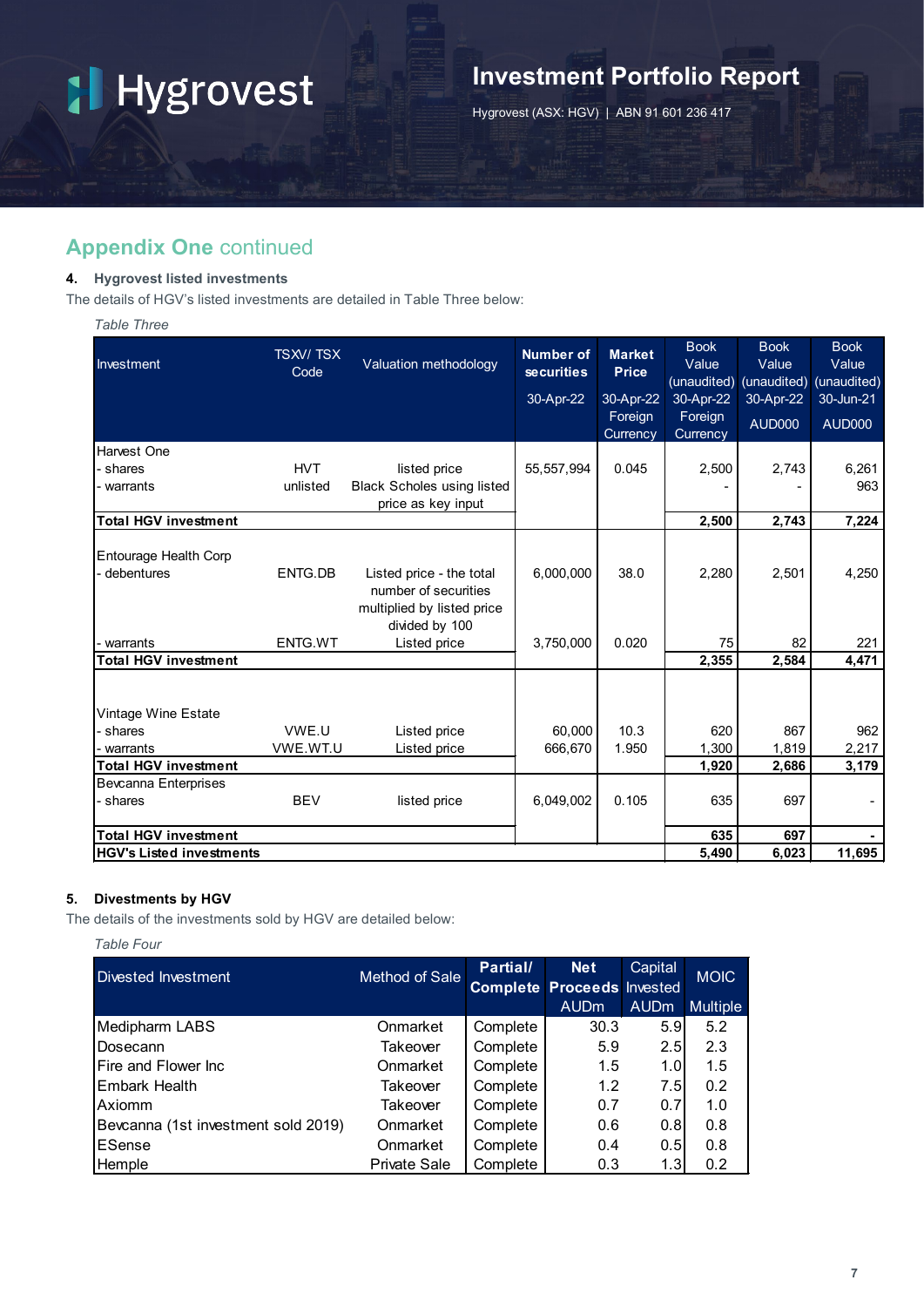## **Investment Portfolio Report**

Hygrovest (ASX: HGV) | ABN 91 601 236 417

#### **6. Securities held by HGV[8](#page-9-0)**

(a) Weed Me

HGV was a foundation investor in Weed Me in December 2017 which now comprises:

- i. 3.642m shares representing approximately 14% of Weed Me's issued capital (HGV has a book value of CAD2.34 per share);
- ii. 460,830 warrants each convertible at CAD2.17 with an expiry date of 29 October 2024; and
- iii. CAD2m convertible note ("the Note") which is unsecured, bears interest at a rate of 8% per annum, repayable on 29 April 2023 and has an option to convert into 1,197,604 Weed Me shares at CAD1.67 per share.
- (b) Southern Cannabis Holdings (**SCH**)

HGV became an investor in SCH in April 2018 which now comprises:

- i. 21m shares representing approximately 17% of SCH's issued capital.
- (c) Sequoya

HGV was a foundation investor in Sequoya – the investment now comprises:

- i. CAD2.5m convertible note (advanced July 2019) is unsecured (subject to negative pledge) with an interest rate of 8% per annum and a maturity date of 19 July 2021[9](#page-9-1). The convertible note is convertible (at HGV's option) into Sequoya ordinary shares at CAD0.05 each.
- ii. CAD2.5m convertible note facility (executed April 2020) drawn to CAD1.0m, has first ranking security bearing interest of 8% per annum and a maturity date of 15 April 2022. The convertible note is convertible (at HGV's option) into ordinary shares at CAD0.10 per share.
- iii. 19m ordinary shares (27% shareholding) in Sequoya.
- (d) Harvest One (**HVT**)

HGV was a foundation investor in HVT – the investment now comprises:

- i. 55,557,994 common shares of HVT (the "Common Shares") (22% shareholding).
- (e) Entourage Health Corp (Entourage) (formerly known as WeedMD)

HGV's investment was made in September 2019 – the investment now comprises:

- i. CAD6m in 8.5% unsecured Convertible Debenture units issued by Entourage which HGV has the option to convert into 3.75m shares by 25 September 2022. The debenture units have preference over ordinary shares with interest paid to HGV on a six-monthly basis. The market value of the notes is calculated by multiplying the CAD6m by the market price divided by 100.
- ii. Listed Warrants that allow HGV to acquire an additional 3.75m shares for CAD1.80 each by 25 September 2022.
- (f) Vintage Wine Estates, Inc. (**VWE**)

HGV was a foundation investor in VWE (formerly known as Bespoke Capital Acquisition Corp) (TSX: VWE, VWE.WT.U) through its investment in Bespoke A LP – HGV's investment has an indirect economic interest in the Founder's Shares and Founder's Warrants (the investment decisions are controlled by the General Partner which is Bespoke Capital Partners LLC) as follows:

- i. 60,000 Founder's Shares which are equivalent to 60,000 listed common shares of VWE (the "Common Shares").
- ii. 666,667 Founder's warrants which are equivalent to the listed Share purchase warrants (the "Warrants"). Each Warrant entitles the holder to purchase one listed Common Share at a price of CAD11.50 at any time until five years after completion of the Qualifying Transaction.

The Founder's Shares and Founder's Warrants are subject to a lock up agreement for 18 months from closing of the transaction on 7 June 2021.

<span id="page-9-0"></span><sup>8</sup> Information current at the month of this report.

<span id="page-9-1"></span><sup>9</sup> HGV is holding discussions with Sequoya to recapitalise the company including potential extension of HGV's convertible note maturity date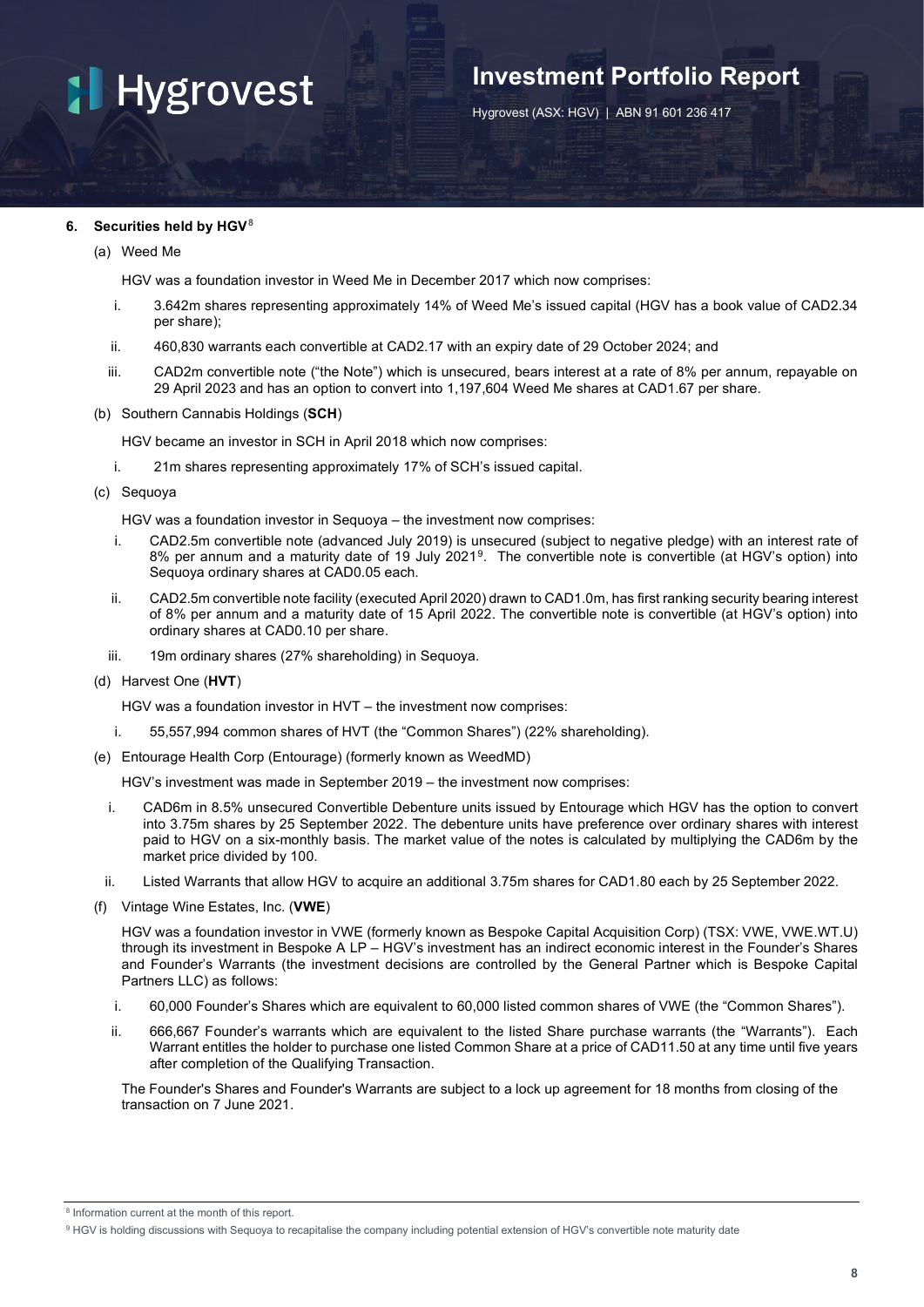## **Investment Portfolio Report**

Hygrovest (ASX: HGV) | ABN 91 601 236 417

#### (g) Brainworks Foundry Inc. (**Brainworks**)

HGV's investment was made in August 2021 and comprises:

- i. 1,234,568 shares representing approximately 7% of Brainworks' issued capital.
- (h) Valo Therapeutics Oy (**Valo**)

HGV's investment was made in November 2021 and comprises:

- i. 1,000,000 notes.
- (i) BevCanna Enterprises Inc (BEV)

HGV received its investment in BEV in January 2022 as a result of accepting a takeover offer by BEV for all the issued capital of Embark Health Inc. – the investment comprises:

i. 6,049,022 common shares of BEV (2% shareholding).

#### **7. Securities held by HGV[10](#page-10-0)**

Outlined in the table below is the current strategy for HGV's Portfolio of investments:

|                                                   | <b>Book Value</b><br>(unaudited) |                                                                                                                                                                                                                                                                                                                                                                                                                                                                    |
|---------------------------------------------------|----------------------------------|--------------------------------------------------------------------------------------------------------------------------------------------------------------------------------------------------------------------------------------------------------------------------------------------------------------------------------------------------------------------------------------------------------------------------------------------------------------------|
| Investee                                          | 30 April-2022                    | <b>Current Portfolio Strategy</b>                                                                                                                                                                                                                                                                                                                                                                                                                                  |
|                                                   | <b>AUDm</b>                      |                                                                                                                                                                                                                                                                                                                                                                                                                                                                    |
| Weed Me                                           | 13.6                             | Weed Me is the best performing investment in HGV's portfolio. The company is in the high revenue<br>growth stage - it has generated sufficient sales growth to more than offset the decline in market<br>valuation multiples and HGV remains optimistic for future capital growth from its investment. HGV is<br>working with the company to maximise exit value with the option of realising a material portion of<br>HGV's investment during the next 12 months. |
| Harvest One                                       | 2.7                              | HGV's is the largest shareholder with 22% holding in the restructured listed cannabis business.                                                                                                                                                                                                                                                                                                                                                                    |
| Sequoya                                           | 2.7                              | Sequoya is seeking new capital. HGV is considering an extension of loan facilities.                                                                                                                                                                                                                                                                                                                                                                                |
| Entourage Health<br>Corp                          | 2.8                              | HGV is to hold convertible notes until maturity in Sept 2022 – currently 62% discount to face.                                                                                                                                                                                                                                                                                                                                                                     |
| Vintage Wine<br>Estate (VWE)                      | 2.7                              | HGV is a small investor in VWE – the investment is in escrow until December 2022 – HGV is not a<br>long-term holder.                                                                                                                                                                                                                                                                                                                                               |
| Southern<br>Cannabis<br>Holdings (SCH)            | 1.8                              | SCH is diversifying its products to continue sales growth – HGV is working with SCH's management<br>to produce a liquidity event in the next 12 months.                                                                                                                                                                                                                                                                                                            |
| <b>Brainworks</b><br>Foundry Inc.<br>(Brainworks) | 1.4                              | Brainworks is a new investment in digital healthcare made in September 2021.                                                                                                                                                                                                                                                                                                                                                                                       |
| BevCanna                                          | 0.7                              | HGV is a small investor in BevCanna as a result of the takeover by BevCanna of Embark Health in<br>January 2022. HGV's listed BevCanna shares will be released progressively from escrow in the next<br>12 months. HGV is not a long-term holder.                                                                                                                                                                                                                  |
| Valo Therapeutics<br>(Valo)                       | 1.0                              | Valo is a new investment in healthcare made in November 2021. HGV's is supportive of the<br>company's targeted public listing in 2022.                                                                                                                                                                                                                                                                                                                             |
| Cash                                              | 2.4                              | Funds for new investment and operating costs.                                                                                                                                                                                                                                                                                                                                                                                                                      |

#### **8. Valuation of Assets**

HGV values its investments by applying the following principles:

- (a) Listed securities the book value is based on the closing share prices for public companies at period end converted into Australian dollars at the relevant prevailing foreign exchange rates at month end.
- (b) Unlisted equity securities HGV's preference is to value its unlisted investments applying an Enterprise Value to Net<sup>[11](#page-11-0)</sup> Revenue Multiple (Canadian multiple of 3 (prior month 4.6) and Australian multiple of 2.8 (prior month 4) as at 30 April

<sup>10</sup> Information current at the month of this report.

<span id="page-10-0"></span><sup>11</sup> Gross sales less government excise taxes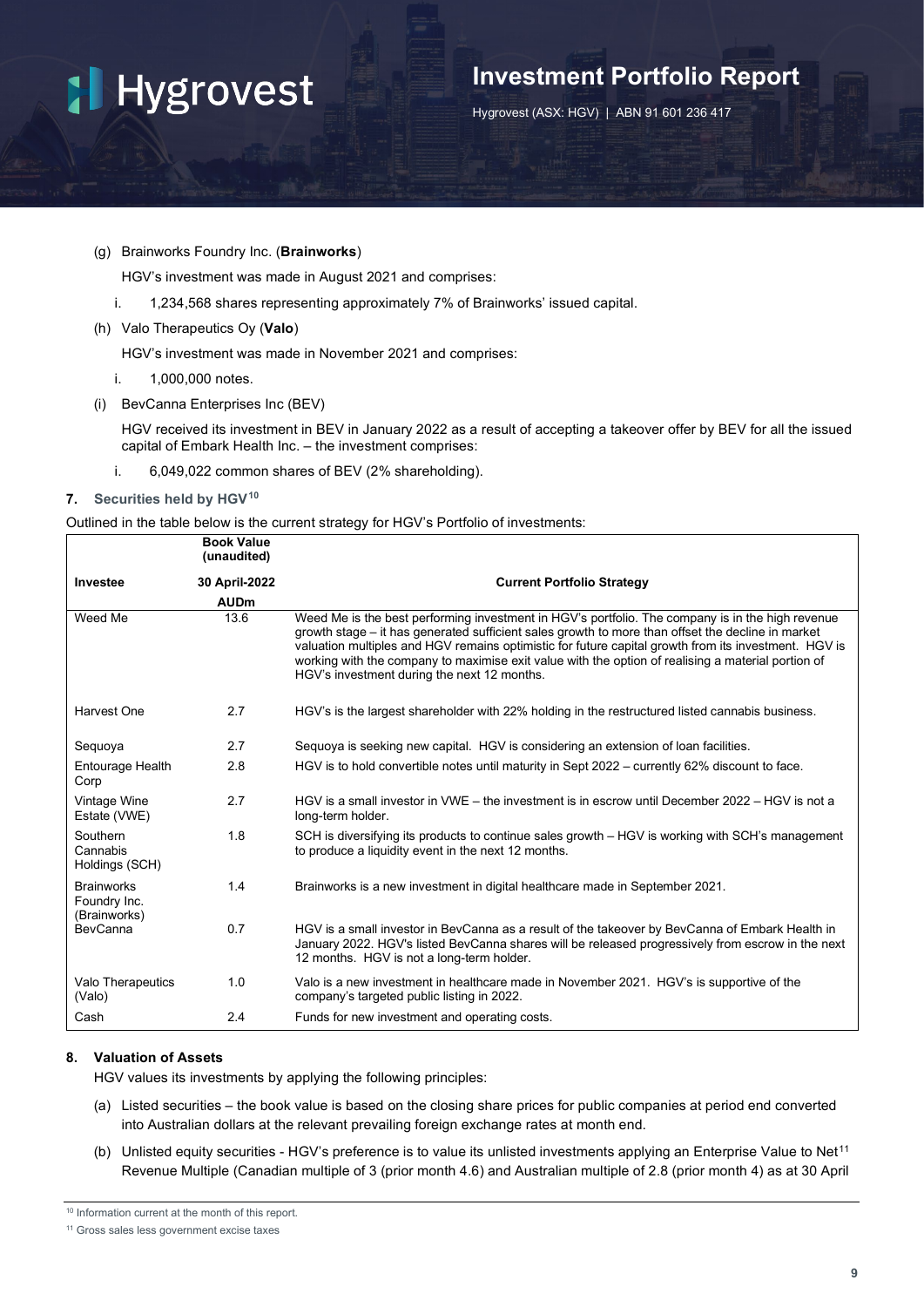## **Investment Portfolio Report**

Hygrovest (ASX: HGV) | ABN 91 601 236 417

2022) provided these valuations are materially consistent with any recent capital raises by the investee. HGV also applies a discount of 15% the valuation to account for the unlisted company status of these investments. In the absence of material historical revenue, the book value is based on the most recent material funding round share prices for private companies converted into Australian dollars at the relevant prevailing foreign exchange rates. In the absence of a recent capital raise or arm's length transaction, management considers all available information, including benchmarking of instruments to market movements indicated by relevant indices. HGV also takes in to account the recommendations of its asset manager, Parallax Ventures, where it is considered that the fair value should be less than book value in the absence of other valuation indicators due to outlook for the individual business.

- (c) Convertible debentures and loan instruments the book value is based on HGV's assessment of the capacity of the investee to repay principal and interest.
- (d) Unlisted warrants and note conversion options the book values also include the unrealised gain arising from valuation of unlisted warrants using the Black-Scholes pricing model. The Black-Scholes attributes a value to warrants which may be "out of the money" at month end. The Black Scholes model is commonly used to determine the fair price or theoretical value for a call, or a put option based on six variables such as volatility, type of option, underlying stock price, time to expiry, strike price, and risk-free rate. The warrant valuation ascribed through Black Scholes assumes that the warrant is exercised on the expiry date of the warrant which may not be the actual outcome e.g. HGV decides to exercise the warrant prior to expiry.

The Net Asset Value or NAV is calculated after deducting a provision for company tax on any net unrealised gains that may arise on such a theoretical disposal. HGV does not hedge the carrying value of existing investments denominated in non-AUD currencies. HGV's financial statements are subject to statutory audit or review by our independent auditor BDO Audit (WA) Pty Ltd, at 31 December and 30 June each year.

#### **Note:**

- a) All information within this release is unaudited unless stated otherwise.
- b) The book value includes shares, convertible notes, options, loans, warrants and accrued interest.

#### **9. Dividend Policy**

On 7 June 2019, HGV announced its intention to distribute 20% of its annual profit after tax after excluding unrealised gains and losses on investments (Annual Profit). The policy first applied in respect of the Annual Profit for the year ended 30 June 2020. The dividend would be payable within three months of each half year after the completion of the half year and annual financial statements. It is HGV's intention that any dividend would benefit from available franking credits held by HGV. HGV updated shareholders that there was no dividend payable in respect of the half year ended 31 December 2021 in the Appendix 4D released on 23 February 2022.

#### **10. Investment Policy**

HGV Limited (ASX: HGV) is an Australian-listed, specialist investment company that has traded on the ASX since 2015. Investors in Hygrovest gain exposure to a portfolio which concentrates on producing capital growth for shareholders over the medium term from investments in listed and unlisted equities and other financial assets.

Currently, HGV's investments are largely minority holdings in Australian and offshore cannabis-related businesses reflecting the company's early focus. HGV has expanded its investment mandate to other high growth industries such as natural resources, healthcare and the digital economy.

<span id="page-11-0"></span>In December 2021, HGV's Shareholders approved the broadening of the HGV investment mandate by removing the restriction that limited HGV's investments in non-cannabis assets to 25% of its total assets. HGV believes that there are opportunities to enhance the returns to Shareholders by further diversifying its investment portfolio to include strategic investments in sectors outside of cannabis (Diversification).